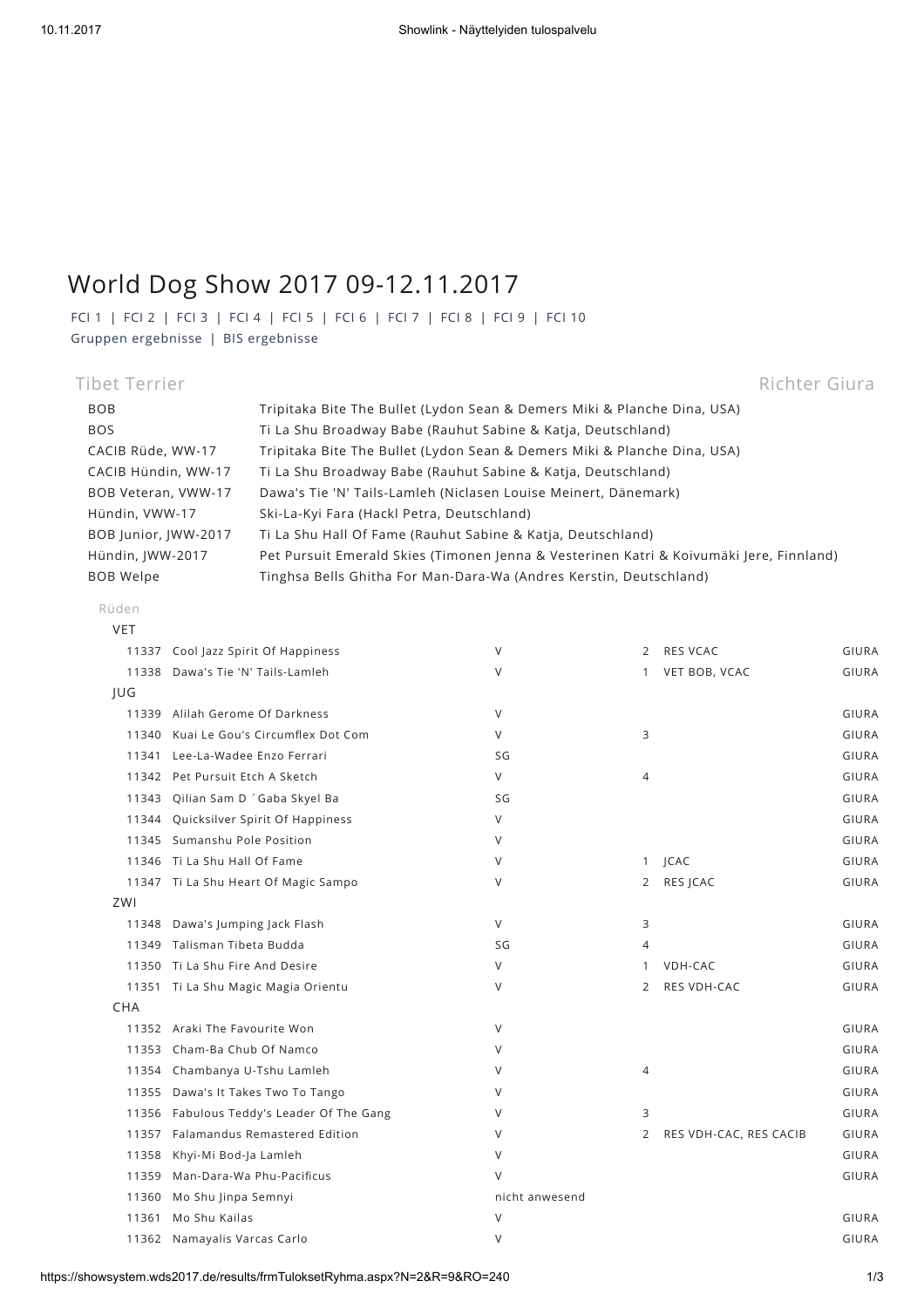| 10.11.2017 |                                                       | Showlink - Näyttelyiden tulospalvelu |                |                          |       |
|------------|-------------------------------------------------------|--------------------------------------|----------------|--------------------------|-------|
|            | 11363 Rupa Dhatu Yadim                                | SG                                   |                |                          | GIURA |
|            | 11364 Ski-La-Kyi Quimo                                | SG                                   |                |                          | GIURA |
|            | 11365 Thokkadis Super Trouper                         | nicht anwesend                       |                |                          |       |
|            | 11366 Ti La Shu Born This Way                         | nicht anwesend                       |                |                          |       |
|            | 11367 Tripitaka Bite The Bullet                       | V                                    | $\mathbf{1}$   | BOB, CAC, VDH-CAC, CACIB | GIURA |
|            | 11368 Yarmothang Chen-Po Samye                        | $\vee$                               |                |                          | GIURA |
| OFF        |                                                       |                                      |                |                          |       |
|            | 11369 Ahkama Losar Khampa                             | V                                    |                |                          | GIURA |
|            | 11370 Art Of Life Erbosedition                        | $\vee$                               |                | 1 VDH-CAC                | GIURA |
|            | 11371 Awa Dan-Po Von Amalaa Tara                      | nicht anwesend                       |                |                          |       |
|            | 11372 Ergonox' Culinary Art By Marco Polo             | nicht anwesend                       |                |                          |       |
|            | 11373 Ergonox' Watch The Star Of Galileo              | V                                    | 4              |                          | GIURA |
|            | 11374 Gedariah Angel Djomo Gangkar                    | $\vee$                               |                |                          | GIURA |
|            | 11375 K'a-Dag Q' Geluk Lamleh                         | SG                                   |                |                          | GIURA |
|            | 11376 Kuai Le Gou's Ab Fab Ar-To-Di-To                | $\vee$                               | 2              | RES VDH-CAC              | GIURA |
|            | 11377 Qanda Lhi's Rangwong                            | nicht anwesend                       |                |                          |       |
|            | 11378 Rupa Dhatu Abhidi Arpad                         | SG                                   |                |                          | GIURA |
|            | 11379 Smoke N'mirrors By Khados                       | nicht anwesend                       |                |                          |       |
|            | 11380 Ti La Shu California Dream                      | V                                    | 3              |                          | GIURA |
|            | 11381 Tinghsa Bells Fairy Tail                        | V                                    |                |                          | GIURA |
|            | 11382 Tri-Va-Ten Garuda Adimo                         | V                                    |                |                          | GIURA |
|            | 11383 Tschal-Pa's Elwood Blues                        | SG                                   |                |                          | GIURA |
|            | 11384 Yarmothang Gandi Shamvara                       | V                                    |                |                          | GIURA |
| Hündinnen  |                                                       |                                      |                |                          |       |
| <b>VET</b> |                                                       |                                      |                |                          |       |
|            | 11385 Kal-Sang Lha-Mi Tashi Bodjul                    | nicht anwesend                       |                |                          |       |
|            | 11386 Ka-Ya-Bag Chiwa                                 | V                                    | 2              | RES VCAC                 | GIURA |
|            | 11387 Ski-La-Kyi Fara                                 | V                                    | $\mathbf{1}$   | VCAC                     | GIURA |
|            | 11388 Tschalpas-Pa'ta-Ro-Ma Tou-Tou                   | V                                    | 4              |                          | GIURA |
|            | 11389 Z-Taku Hebuju-Teba-Skar-Mo                      | $\vee$                               | 3              |                          | GIURA |
| JÜN        |                                                       |                                      |                |                          |       |
|            | 11390 Nam Tso Ni-Ma L La-Khyi-Ma Nyima L Lamleh (Fci) | Viel versprechend (Vv)               | 2              |                          | GIURA |
|            | 11391 Nyamo-Lamleh-Adofau Of Wamil Ajendra            | nicht anwesend                       |                |                          |       |
|            | 11392 Tinghsa Bells Ghitha For Man-Dara-Wa            | Viel versprechend (Vv)               | $\overline{1}$ |                          | GIURA |
|            | 11393 Tunmark's Shiwa-Shing Dong-Lamleh               | nicht anwesend                       |                |                          |       |
| JUG        |                                                       |                                      |                |                          |       |
|            | 11394 Chirayu Eshana                                  | $\vee$                               |                |                          | GIURA |
|            | 11395 Golden Tyrie's Charisma                         | nicht anwesend                       |                |                          |       |
|            | 11396 K'a-Dag A-Ma Dewa Lamleh                        | $\vee$                               |                |                          | GIURA |
|            | 11397 Lee-La-Wadee Enya Emma                          | nicht anwesend                       |                |                          |       |
|            | 11398 Lee-La-Wadee Esmeralda Ellie                    | V                                    | 3              |                          | GIURA |
|            | 11399 Lost Valley Sanjana                             | V                                    | 4              |                          | GIURA |
|            | 11400 Nang Mi Indriya Nin-Mo                          | SG                                   |                |                          | GIURA |
|            | 11401 O-Mani Von Der Bären-Ranch                      | SG                                   |                |                          | GIURA |
|            | 11402 Pet Pursuit Emerald Skies                       | V                                    |                | 1 JCAC                   | GIURA |
|            | 11403 Talisman Tibeta Beatrix Star                    | $\vee$                               |                |                          | GIURA |
|            | 11404 Ti La Shu Hot N Spice                           | V                                    | 2              | RES JCAC                 | GIURA |
| ZWI        |                                                       |                                      |                |                          |       |
|            | 11405 Dawa's Just Because                             | nicht anwesend                       |                |                          |       |
|            | 11406 Dendrobates' Martha                             | $\vee$                               | 4              |                          | GIURA |
|            | 11407 Mo Shu Tha-Gi                                   | V                                    | 3              |                          | GIURA |
|            | 11408 Ozzone's Fireweed                               | SG                                   |                |                          | GIURA |
|            | 11409 Rewa Temba Ninetta                              | V                                    |                |                          | GIURA |
|            | 11410 Ti La Shu Eternal Flame                         | V                                    | 2              | RES VDH-CAC              | GIURA |
|            | 11411 Ti La Shu Everlasting Magic Moment              | V                                    | 1              | VDH-CAC, RES CACIB       | GIURA |
|            | 11412 U-Ma Od Vilzonky                                | V                                    |                |                          | GIURA |
|            |                                                       |                                      |                |                          |       |

Amogasiddhi Nyima Gawa V GIURA